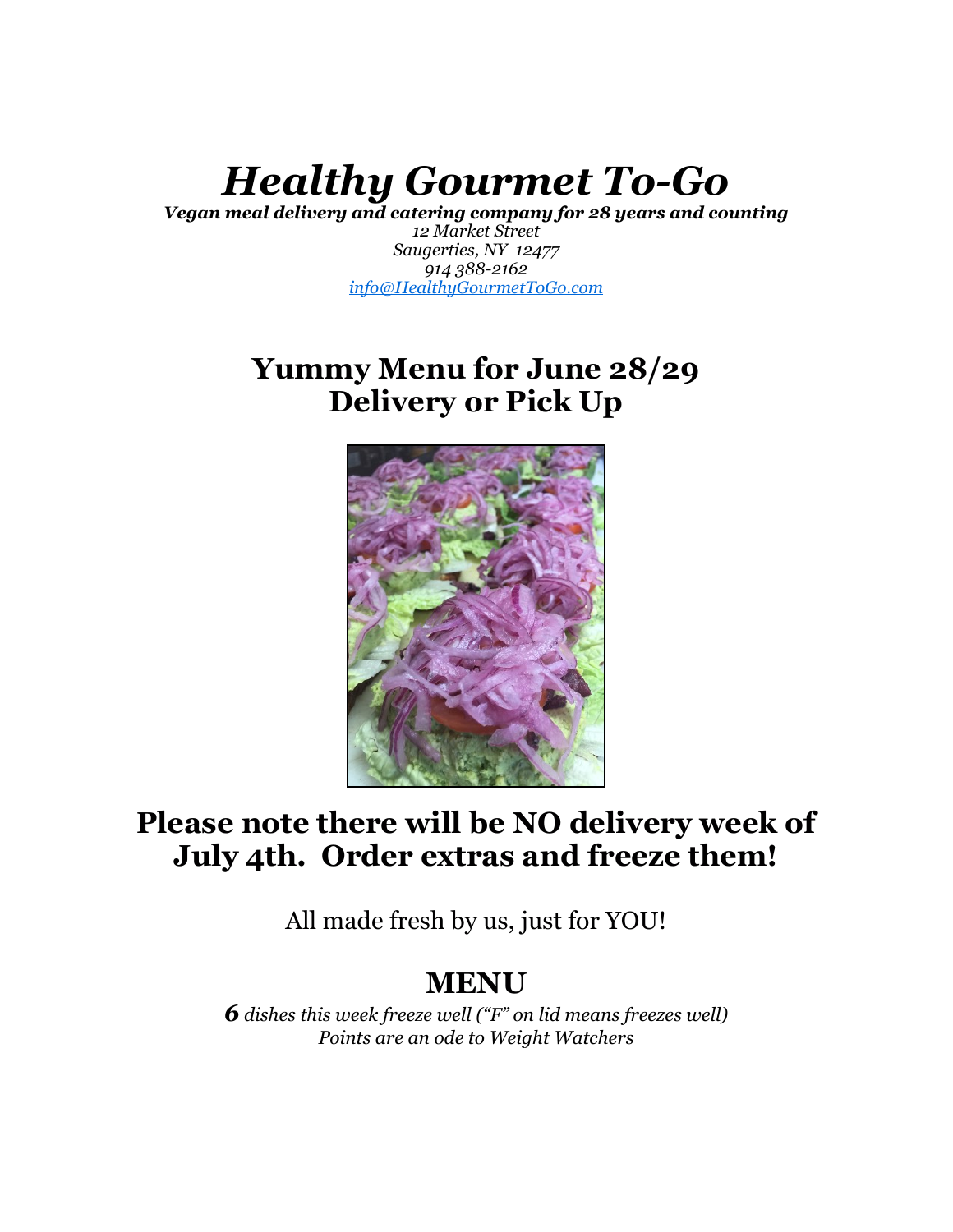**Pasta n' "Meatballs" Plate**: Delicious baked "Meatballs" (short grain brown rice n' black bean) served over brown rice fusilli tossed with kale, sautéed onions, green peas and broccoli with spinach-basil walnut pesto 12 points per quart F and NUTS (walnut)

*A Yummy Testimonial: Hi Roni, Just want to say thank you for our amazing starter bag! We absolutely love the food and are so excited about this service. I think this will truly improve our quality of life during our busy work year by so so much! Ruth Rhinebeck, NY*

**Veggie Plate:** Grilled onion rings served over super delicious turmeric baked cauliflower, yummy carrots logs with lemon-dill sauce and chive n' roasted garlic potato salad …yum. 5 points per quart F (except for potatoes) and Nut Free

*A Yummy Testimonial: "…you are slowly turning me into a vegan- i never knew vegan food can taste so good! Kristen" Delmar, NY* 

**Chunky Vegetable Gazpacho:** Perfect summer dish! Chunky gazpacho blended with tomato, cucumber, carrot, onion, celery with lemon and fresh basil …so refreshing! 1 points per pint F and Nut Free

*A Yummy Testimonial: "This gazpacho is like a mouthful of pure health. It assimilates right into the cells of the mouth, it is so pure." Sara NP, NY*

**Mediterranean Sandwich:** Grilled buckwheat flax bread stuffed with parsley-lemon chickpea hummus, kalamata olives, cucumber, grated beets, stone ground mustard, lettuce and pickled red onions 7 points per sandwich Nut Free

*A Yummy Testimonial: "Looking forward to those luscious meals." Corinne Newburgh, NY*

**Thai Tofu n' Kale Salad:** Baked sliced tofu smothered in Thai basil, sesame, ginger pesto served over live-raw kale salad with divine orange Thai curry dressing 7 points per pint Nut Free

*A Yummy Testimonial: "Roni, we loved everything!! The Greek salad especially was sooo good!!! We're traveling this week but I'll be making an order next week when we're back!" Christine Saugerties, NY*

**Pad Thai Noodles:** Thai rice noodles (delicious cold and even better hot) tossed with creamy homemade peanut Thai sauce topped with cumin cabbage slaw garnished with chopped peanuts…Yum! 7 points per pint F and NUTS (peanuts)

*A Yummy Testimonial: "Bury me in a vat of your Pad Thai and I'll be happy for the rest of my life!…" Carolyn New Baltimore, NY*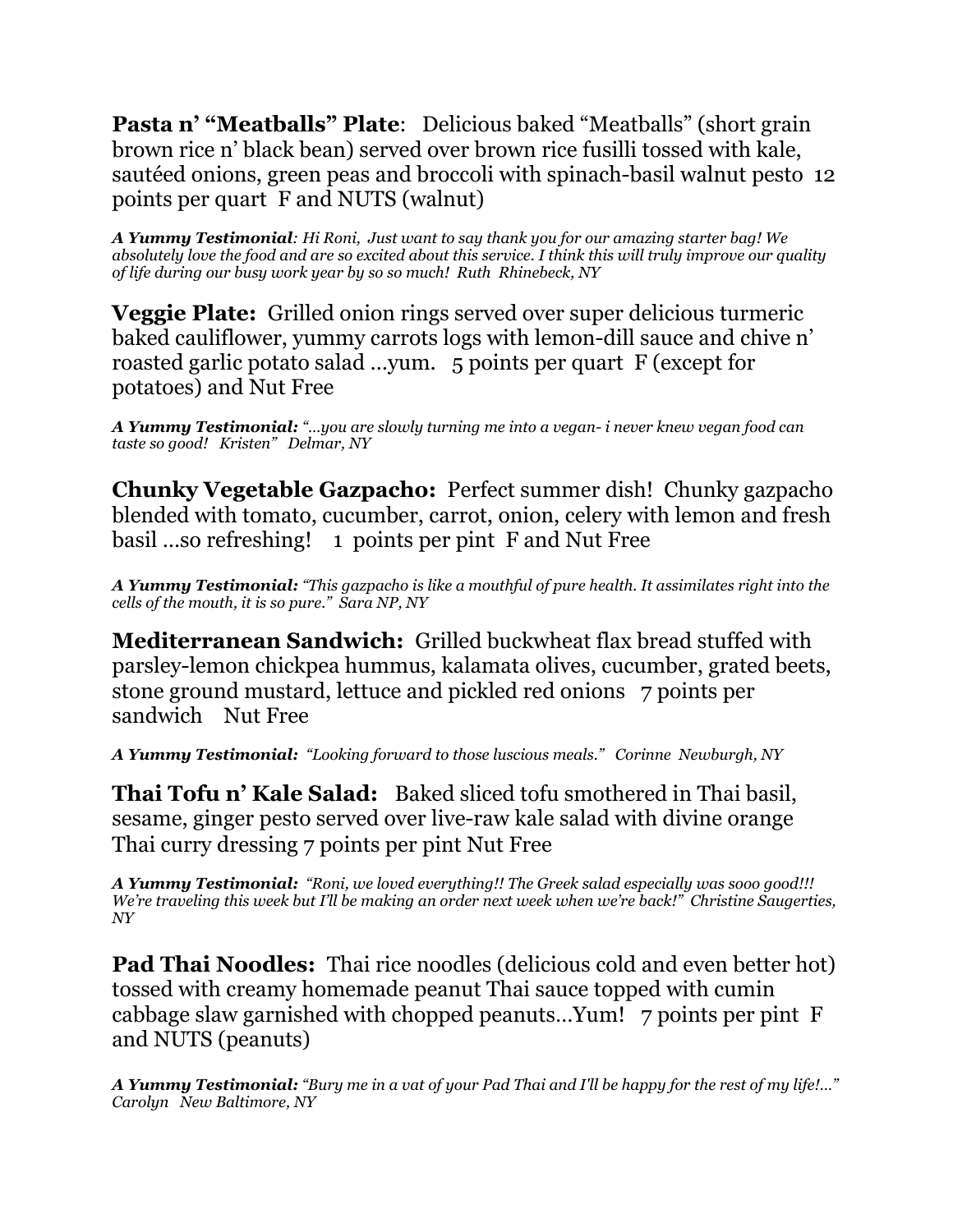**Japanese Sushi:** Toasted sesame short grain brown rice filled nori with pickled red onion, grated carrot, tempeh 'bacon,' cucumber, stone ground mustard, and gomoshio served on bed of braised Asian spiced cabbage and side of toasted sesame-tamari vinaigrette 5 points per pint Nut Free

*A Yummy Testimonial: "…Btw - the sushi is INSANE! It's SO good!! And the dressing it comes with. Wow. Please can it be on the menu more regularly?! …" Laura Williamsburg, NY*

**Coconut Curry Tofu Stew:** Tofu simmered in a coconut curry broth with portabella mushrooms, onions, shallots, kale, basmati rice and green peas garnished with fresh cilantro and scallions 7 points per pint F and Nut Free

*A Yummy Testimonial: "Hi Roni, Your food is changing life for my family! Thank you for your delicious meals. I feel the love as I eat them. Have a lovely evening, Caroline" Highland, NY*

**Falafel Dish:** Baked-not fried, delicious herbed chickpea falafel served with Israeli salad: quinoa spiked with olives, tomato, red onion, parsley and mint with cumin mustard tahini sauce 7 points per pint Nut-Free

*A Yummy Testimonial: "…Also best falafel ever." Steve New Windsor, NY*

**Coconut Tapioca Pudding:** Creamy, rich, decadent, coconut, scrumptious tapioca pudding topped with dark chocolate coconut sauce and chopped strawberries…yum! If you're TOTALLY wanting chocolate cake instead, we can swap a slice OR you can order extra of one or both! 6 points per 12 oz. F and Nut Free

*A Yummy Testimonial: "That tapioca pudding…OMG! It's so delicious that it's dangerous! xj" Joan Woodstock, NY*

## **ADD Extras to your Bag at check out. Here are just a few items of the items to add:** *Dressing, Smoothies, Sammies, Untuna, Cakes, Shots*

**Sandwich of the Week:** *Stuffed Grilled 'Cheeze"*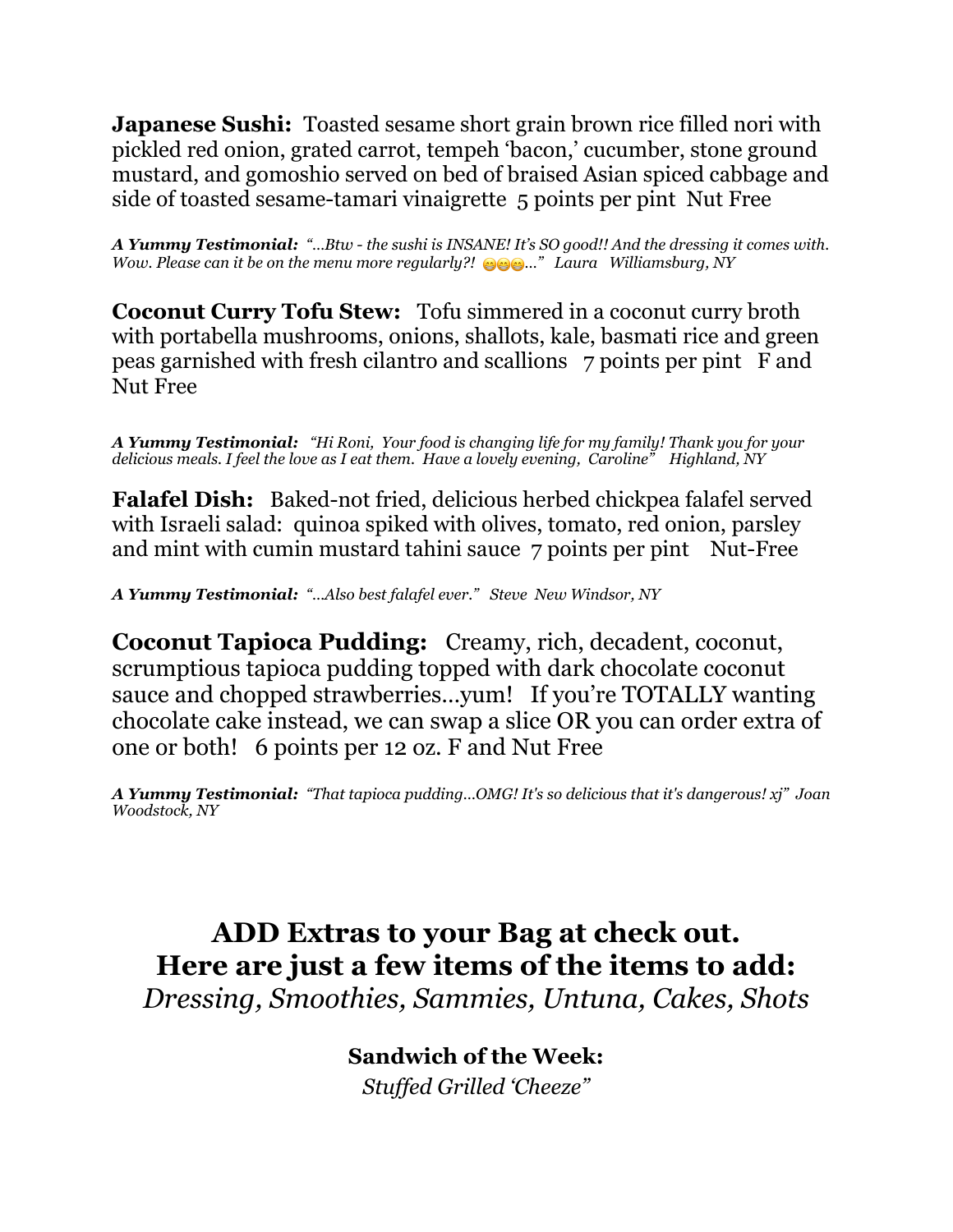

Scrumptious Grilled "Cheeze" Sandwich stuffed with avocado and kalamata olives (yum) on grilled flax-buckwheat bread \$15 …per sandwich (nut free)

*A Yummy Testimonial: "We loved the smoothies as usual. The stuffed grilled cheese was delicious." Becky Dunellen, NJ*

## **Dressing of the Week** *Vegan "Sea" Caesar Dressing*



Enjoy delicious salads all week long! Order a jar of our decadent, vegan "Sea" Caesar Dressing. Great on salads, veggies, grains, beans…yes, even on pasta!

\$15 per jar …16 oz. mason jar (cashew)

*A Yummy Testimonial: "You truly need to find a bottler/distributor for that sea ceasar dressing, it wouldn't stay on shelves locally and I am glad it is back in my home." Jane Esopus, NY*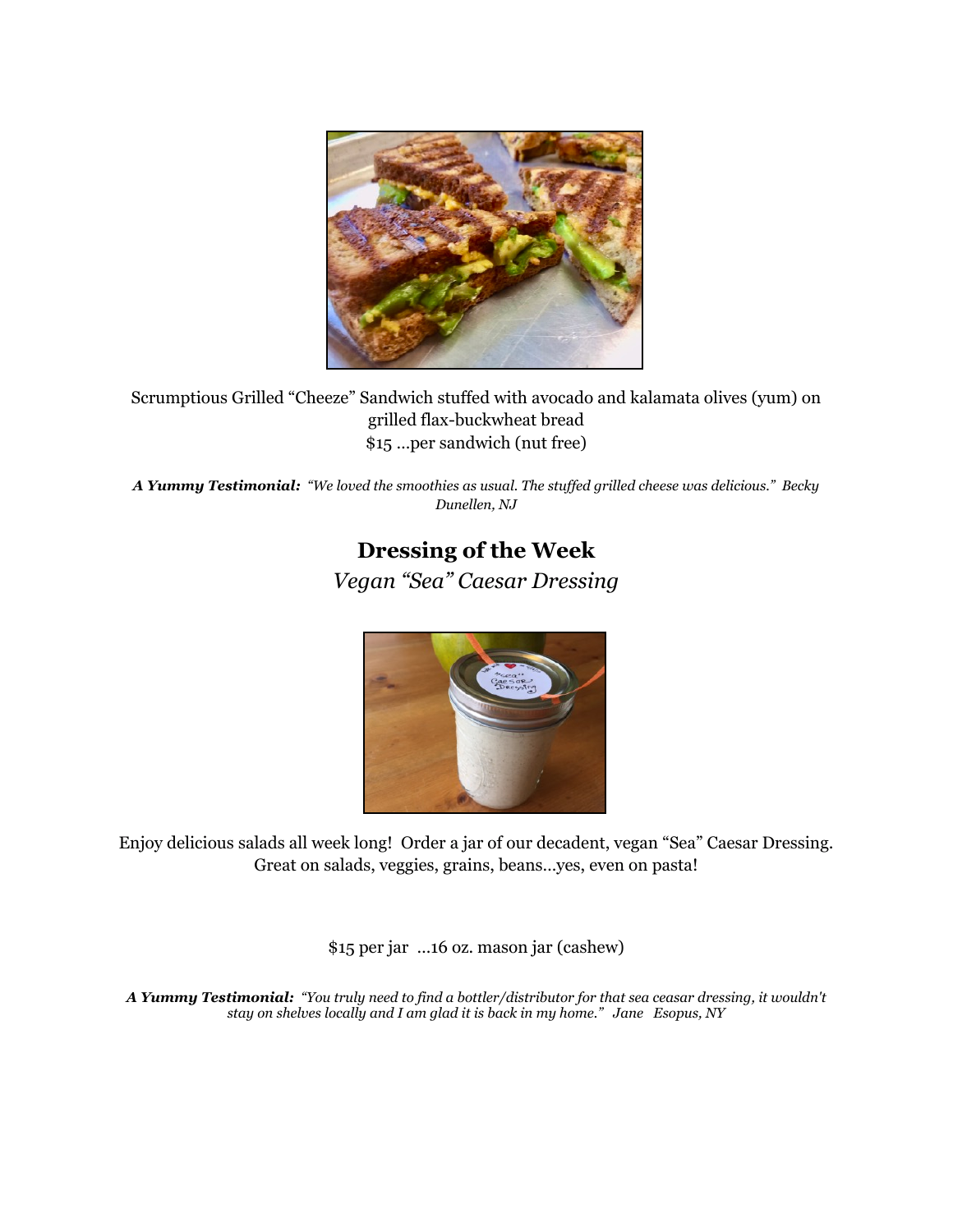## **Smoothie of the Week** *Kale Green Goddess Smoothie*

Rice milk, kale, banana, cashews, date, ginger, coconut oil, lemon, hemp/chia seeds, vanilla

\$15/per jar …16 oz. mason jar



*A Yummy Testimonial: "… I had the smoothie, and it was delicious- thank you. So great for me to be able to give my family food without me having to do it all. Shabbat Shalom, Joanna" New Paltz, NY*

## **Cake of the Week:**

#### *Snickerdoodle Chocolate Cake with Peanut Butter Mousse*

*OR*

#### *Chocolate Cake with Chocolate Coconut Cream and Strawberries*